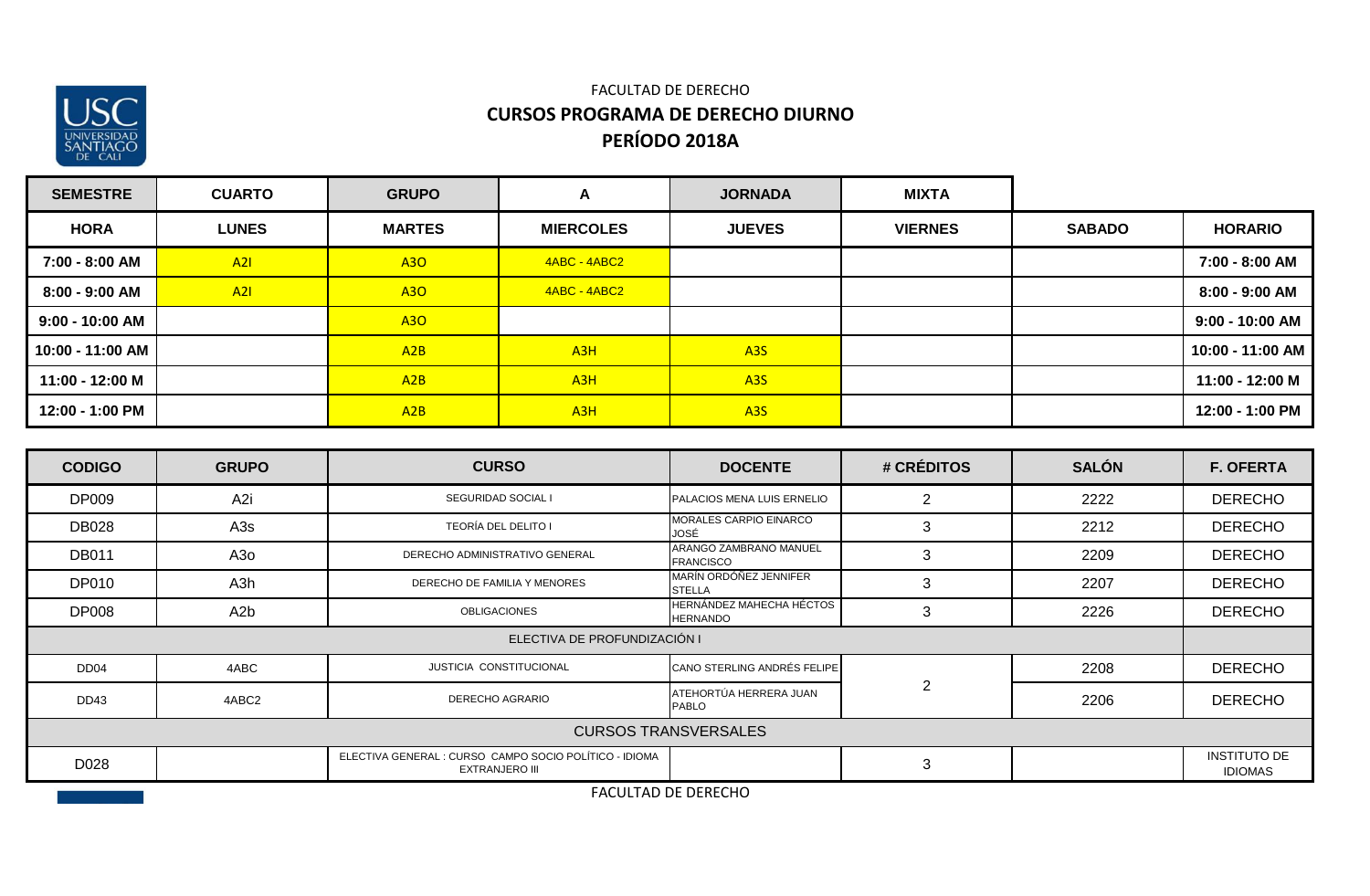

# **CURSOS PROGRAMA DE DERECHO DIURNO PERÍODO 2018A**

| <b>SEMESTRE</b>  | <b>CUARTO</b>    | <b>GRUPO</b>  | B                                                                        | <b>JORNADA</b>                                 | <b>MIXTA</b>   |               |                      |
|------------------|------------------|---------------|--------------------------------------------------------------------------|------------------------------------------------|----------------|---------------|----------------------|
| <b>HORA</b>      | <b>LUNES</b>     | <b>MARTES</b> | <b>MIERCOLES</b>                                                         | <b>JUEVES</b>                                  | <b>VIERNES</b> | <b>SABADO</b> | <b>HORARIO</b>       |
| 7:00 - 8:00 AM   |                  |               | <b>4ABC1 - 4ABC2</b>                                                     |                                                | <b>B21</b>     |               | 7:00 - 8:00 AM       |
| 8:00 - 9:00 AM   |                  |               | 4ABC1 - 4ABC2                                                            |                                                | <b>B21</b>     |               | 8:00 - 9:00 AM       |
| 9:00 - 10:00 AM  |                  |               |                                                                          |                                                |                |               | 9:00 - 10:00 AM      |
| 10:00 - 11:00 AM | B <sub>3</sub> H |               | <b>B3S</b>                                                               | B2B                                            |                |               | 10:00 - 11:00 AM     |
| 11:00 - 12:00 M  | B <sub>3H</sub>  |               | <b>B3S</b>                                                               | B2B                                            |                |               | 11:00 - 12:00 M      |
| 12:00 - 1:00 PM  | B3H              |               | <b>B3S</b>                                                               | B2B                                            |                |               | 12:00 - 1:00 PM      |
| 2:00 - 3:00 PM   | <b>B30</b>       |               |                                                                          |                                                |                |               |                      |
| 3:00 - 4:00 PM   | <b>B30</b>       |               |                                                                          |                                                |                |               |                      |
| 4:00 - 5:00 PM   | <b>B30</b>       |               |                                                                          |                                                |                |               |                      |
|                  |                  | <b>CURSO</b>  |                                                                          |                                                |                |               |                      |
| <b>CODIGO</b>    | <b>GRUPO</b>     |               |                                                                          | <b>DOCENTE</b>                                 | # CRÉDITOS     | <b>SALÓN</b>  | <b>F. OFERTA</b>     |
| <b>DP009</b>     | B <sub>2i</sub>  |               | SEGURIDAD SOCIAL I                                                       | BERNAL GIRÓN VIVIANA                           | $\overline{2}$ | 2209          | <b>DERECHO</b>       |
| <b>DB028</b>     | B <sub>3s</sub>  |               | TEORÍA DEL DELITO I                                                      | RÍOS QUINTANA HEBERTH<br>ARMANDO               | $\mathbf{3}$   | 2212          | <b>DERECHO</b>       |
| <b>DB011</b>     | B <sub>30</sub>  |               | DERECHO ADMINISTRATIVO GENERAL                                           | MUÑOZ RAMIREZ LUIS FABIO                       | $\mathbf{3}$   | 2207          | <b>DERECHO</b>       |
| DP010            | B3h              |               | DERECHO DE FAMILIA Y MENORES                                             | <b>MARIN ORDONEZ JENNIFER</b><br><b>STELLA</b> | $\mathbf{3}$   | 2212          | <b>DERECHO</b>       |
| <b>DP008</b>     | B <sub>2</sub> b |               | <b>OBLIGACIONES</b>                                                      | TORRES SALZAR GONZALO<br><b>ALBERTO</b>        | $\mathbf{3}$   | 2207          | <b>DERECHO</b>       |
|                  |                  |               | ELECTIVA DE PROFUNDIZACIÓN I                                             |                                                |                |               |                      |
| DD <sub>04</sub> | 4ABC1            |               | JUSTICIA CONSTITUCIONAL                                                  | TERREROS CCALLE FERNANDO<br>CARLOS             |                | 2227          | <b>DERECHO</b>       |
| DD43             | 4ABC2            |               | DERECHO AGRARIO                                                          | ATEHORTÚA HERRERA JUAN<br>PABLO                | $\overline{c}$ | 2206          | <b>DERECHO</b>       |
|                  |                  |               |                                                                          | <b>CURSOS TRANSVERSALES</b>                    |                |               |                      |
| D028             |                  |               | ELECTIVA GENERAL : CURSO CAMPO SOCIO POLÍTICO - IDIOMA<br>EXTRANJERO III |                                                | $\mathbf{3}$   |               | INSTITUTO DE IDIOMAS |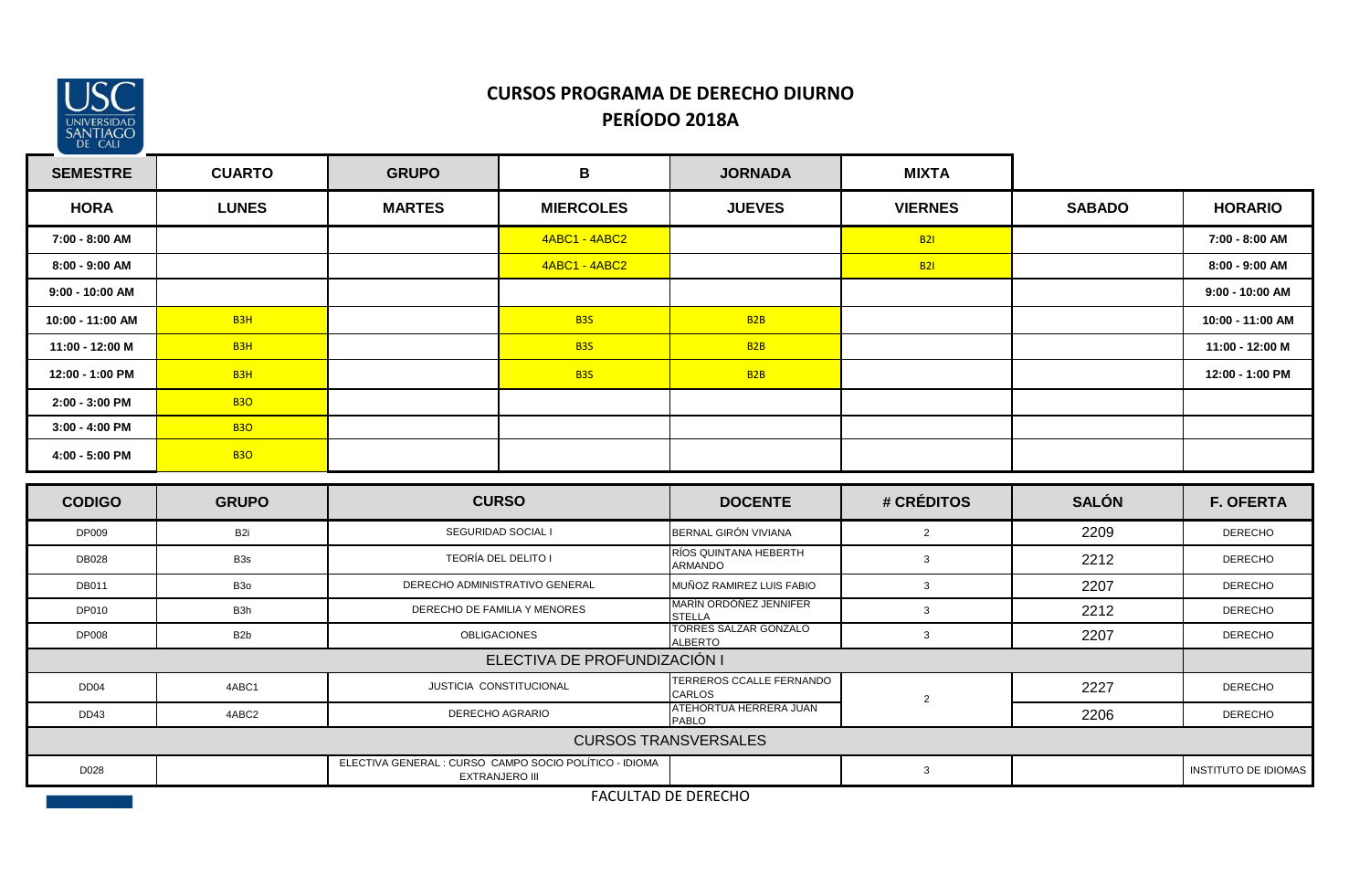

# **CURSOS PROGRAMA DE DERECHO DIURNO PERÍODO 2018A**

| <b>SEMESTRE</b>   | <b>CUARTO</b> | <b>GRUPO</b>  | C                | <b>JORNADA</b>  | <b>MIXTA</b>   |               |                   |
|-------------------|---------------|---------------|------------------|-----------------|----------------|---------------|-------------------|
| <b>HORA</b>       | <b>LUNES</b>  | <b>MARTES</b> | <b>MIERCOLES</b> | <b>JUEVES</b>   | <b>VIERNES</b> | <b>SABADO</b> | <b>HORARIO</b>    |
| 7:00 - 8:00 AM    |               | C3O           | 4ABC - 4ABC2     |                 | C3H            |               | 7:00 - 8:00 AM    |
| 8:00 - 9:00 AM    |               | C3O           | 4ABC1 - 4ABC2    |                 | C3H            |               | 8:00 - 9:00 AM    |
| $9:00 - 10:00$ AM |               | C3O           |                  |                 | C3H            |               | $9:00 - 10:00$ AM |
| 10:00 - 11:00 AM  | C2B           |               |                  | C <sub>35</sub> | C21            |               | 10:00 - 11:00 AM  |
| 11:00 - 12:00 M   | C2B           |               |                  | C <sub>35</sub> | C21            |               | 11:00 - 12:00 M   |
| 12:00 - 1:00 PM   | C2B           |               |                  | C <sub>35</sub> |                |               | 12:00 - 1:00 PM   |

| <b>CODIGO</b>               | <b>GRUPO</b>     | <b>CURSO</b>                                                                    | <b>DOCENTE</b>                               | # CRÉDITOS     | <b>SALÓN</b> | <b>F. OFERTA</b>                      |  |  |
|-----------------------------|------------------|---------------------------------------------------------------------------------|----------------------------------------------|----------------|--------------|---------------------------------------|--|--|
| DP009                       | C <sub>2i</sub>  | SEGURIDAD SOCIAL I                                                              | PALACIOS MENA LUIS ERNELIO                   | 2              | 2211         | <b>DERECHO</b>                        |  |  |
| <b>DB028</b>                | C <sub>3</sub> s | TEORÍA DEL DELITO I                                                             | RESTREPO RODRIGUEZ DIANA                     | 3              | 2226         | <b>DERECHO</b>                        |  |  |
| <b>DB011</b>                | C3 <sub>0</sub>  | DERECHO ADMINISTRATIVO GENERAL                                                  | ARIAS REY CARLOS OLMEDO                      | 3              | 2211         | <b>DERECHO</b>                        |  |  |
| <b>DP010</b>                | C <sub>3</sub> h | DERECHO DE FAMILIA Y MENORES                                                    | GUTIÉRREZ VALENCIA VIRGINIA<br><b>ANDREA</b> | 3              | 2212         | <b>DERECHO</b>                        |  |  |
| <b>DP008</b>                | C2b              | <b>OBLIGACIONES</b>                                                             | ARAGÓN MORA FERNANDO<br>ANIBAL               | 3              | 2203         | <b>DERECHO</b>                        |  |  |
|                             |                  | ELECTIVA DE PROFUNDIZACIÓN I                                                    |                                              |                |              |                                       |  |  |
| DD <sub>04</sub>            | 4ABC             | <b>JUSTICIA CONSTITUCIONAL</b>                                                  | CANO STERLING ANDRÉS FELIPE                  | $\overline{2}$ | 2208         | <b>DERECHO</b>                        |  |  |
| DD <sub>43</sub>            | 4ABC2            | DERECHO AGRARIO                                                                 | ATEHORTÚA HERRERA JUAN<br><b>PABLO</b>       |                | 2206         | <b>DERECHO</b>                        |  |  |
| <b>CURSOS TRANSVERSALES</b> |                  |                                                                                 |                                              |                |              |                                       |  |  |
| D028                        |                  | ELECTIVA GENERAL : CURSO CAMPO SOCIO POLÍTICO - IDIOMA<br><b>EXTRANJERO III</b> |                                              | 3              |              | <b>INSTITUTO DE</b><br><b>IDIOMAS</b> |  |  |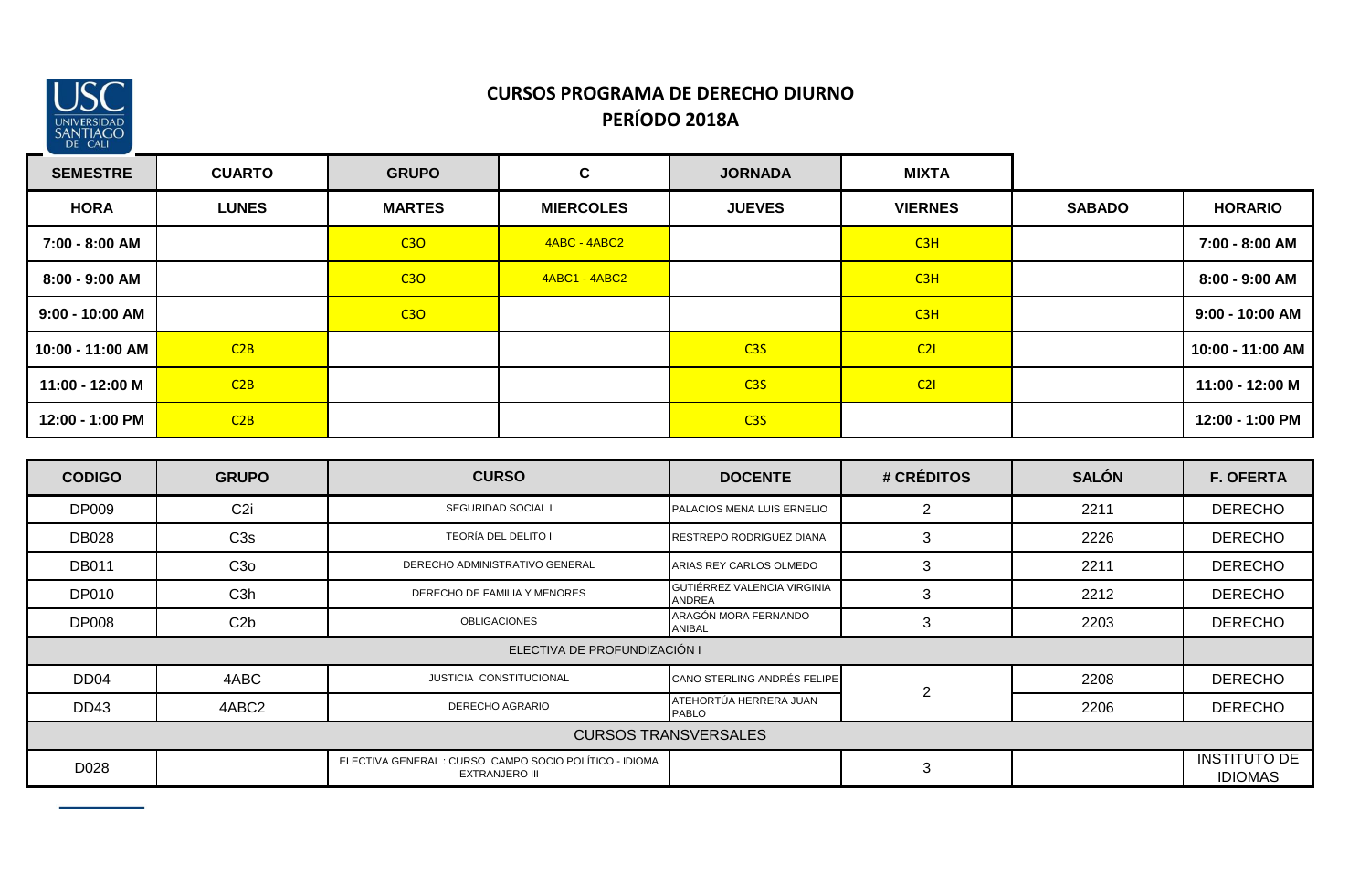

### FACULTAD DE DERECHO **CURSOS PROGRAMA DE DERECHO DIURNO PERÍODO 2018A**

| <b>SEMESTRE</b> | <b>CUARTO</b> | <b>GRUPO</b>     | D                | <b>JORNADA</b> | <b>MIXTA</b>   |               |                   |
|-----------------|---------------|------------------|------------------|----------------|----------------|---------------|-------------------|
| <b>HORA</b>     | <b>LUNES</b>  | <b>MARTES</b>    | <b>MIERCOLES</b> | <b>JUEVES</b>  | <b>VIERNES</b> | <b>SABADO</b> | <b>HORARIO</b>    |
| 6:30 - 7:30 PM  | 4E - 4DE2     | D <sub>35</sub>  | <b>D30</b>       |                | D3H            | D2I           | 7:00 - 8:00 AM    |
| 7:30 - 8:30 PM  | 4E - 4DE2     | D <sub>3</sub> S | <b>D30</b>       |                | D3H            | <b>D21</b>    | 8:00 - 9:00 AM    |
| 8:30 - 9:30 PM  |               | D <sub>3</sub> S | <b>D30</b>       |                | D3H            |               | $9:00 - 10:00$ AM |
|                 |               |                  |                  |                |                | D2B           | 10:00 - 11:00 AM  |
|                 |               |                  |                  |                |                | D2B           | 11:00 - 12:00 M   |
|                 |               |                  |                  |                |                | D2B           | 12:00 - 1:00 PM   |

| <b>CODIGO</b>    | <b>GRUPO</b>                | <b>CURSO</b>                                                                    | <b>DOCENTE</b>                               | # CRÉDITOS     | <b>SALÓN</b> | <b>F. OFERTA</b>                      |  |  |  |  |
|------------------|-----------------------------|---------------------------------------------------------------------------------|----------------------------------------------|----------------|--------------|---------------------------------------|--|--|--|--|
| <b>DP009</b>     | D <sub>2i</sub>             | <b>SEGURIDAD SOCIAL I</b>                                                       | MURILLO MINOTTA JAIR ENRIQUE                 | 2              | 2226         | <b>DERECHO</b>                        |  |  |  |  |
| <b>DB028</b>     | D <sub>3</sub> s            | TEORÍA DEL DELITO I                                                             | RÍOS QUINTANA HEBERTH<br><b>ARMANDO</b>      | 3              | 2310         | <b>DERECHO</b>                        |  |  |  |  |
| <b>DB011</b>     | D <sub>30</sub>             | DERECHO ADMINISTRATIVO GENERAL                                                  | BERNAL ALZATE JAIME                          | 3              | 2208         | <b>DERECHO</b>                        |  |  |  |  |
| <b>DP010</b>     | D <sub>3</sub> h            | DERECHO DE FAMILIA Y MENORES                                                    | RAMÍREZ BETANCOURTH LUCY<br><b>ESPERANZA</b> | 3              | 6310         | <b>DERECHO</b>                        |  |  |  |  |
| <b>DP008</b>     | D <sub>2</sub> b            | <b>OBLIGACIONES</b>                                                             | SALAZAR GUTIÉRREZ MÓNICA<br><b>ANDREA</b>    | 3              | 2207         | <b>DERECHO</b>                        |  |  |  |  |
|                  |                             |                                                                                 | ELECTIVA DE PROFUNDIZACIÓN I                 |                |              |                                       |  |  |  |  |
| DD <sub>04</sub> | 4E                          | JUSTICIA CONSTITUCIONAL                                                         | TERREROS CALLE FERNANDO<br><b>CARLOS</b>     | $\overline{2}$ | 2221         | <b>DERECHO</b>                        |  |  |  |  |
| DD <sub>43</sub> | 4DE2                        | <b>DERECHO AGRARIO</b>                                                          | ATEHORTÚA HERRERA JUAN<br><b>PABLO</b>       |                | 2208         | <b>DERECHO</b>                        |  |  |  |  |
|                  | <b>CURSOS TRANSVERSALES</b> |                                                                                 |                                              |                |              |                                       |  |  |  |  |
| D028             |                             | ELECTIVA GENERAL : CURSO CAMPO SOCIO POLÍTICO - IDIOMA<br><b>EXTRANJERO III</b> |                                              | 3              |              | <b>INSTITUTO DE</b><br><b>IDIOMAS</b> |  |  |  |  |

FACULTAD DE DERECHO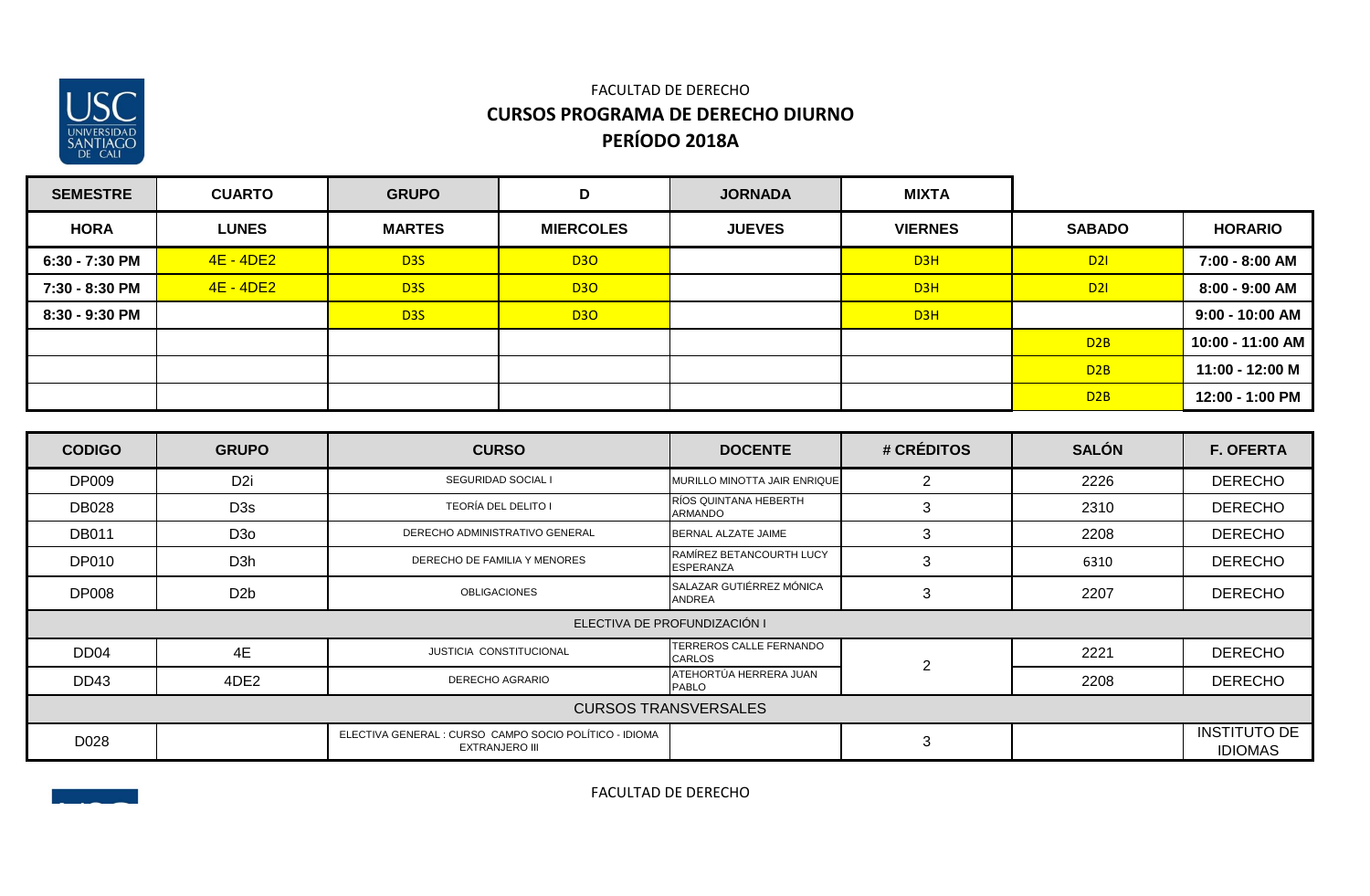

### **CURSOS PROGRAMA DE DERECHO DIURNO PERÍODO 2018A**

| <b>SEMESTRE</b> | <b>CUARTO</b> | <b>GRUPO</b>     | Е                | <b>JORNADA</b> | <b>MIXTA</b>   |                  |                   |
|-----------------|---------------|------------------|------------------|----------------|----------------|------------------|-------------------|
| <b>HORA</b>     | <b>LUNES</b>  | <b>MARTES</b>    | <b>MIERCOLES</b> | <b>JUEVES</b>  | <b>VIERNES</b> | <b>SABADO</b>    | <b>HORARIO</b>    |
| 6:30 - 7:30 PM  | 4E1 - 4DE2    | <b>E3S</b>       | E2I              | <b>E30</b>     |                | E <sub>2</sub> B | 7:00 - 8:00 AM    |
| 7:30 - 8:30 PM  | $4E1 - 4DE2$  | E <sub>3</sub> S | E2I              | <b>E30</b>     |                | E2B              | 8:00 - 9:00 AM    |
| 8:30 - 9:30 PM  |               | <b>E3S</b>       |                  | <b>E30</b>     |                | E <sub>2</sub> B | $9:00 - 10:00$ AM |
|                 |               |                  |                  |                |                | E <sub>3</sub> H | 10:00 - 11:00 AM  |
|                 |               |                  |                  |                |                | E <sub>3</sub> H | 11:00 - 12:00 M   |
|                 |               |                  |                  |                |                | E <sub>3</sub> H | 12:00 - 1:00 PM   |

| <b>CODIGO</b>    | <b>GRUPO</b>                | <b>CURSO</b>                                                                    | <b>DOCENTE</b>                               | # CRÉDITOS     | <b>SALÓN</b> | <b>F. OFERTA</b>                      |  |  |  |  |
|------------------|-----------------------------|---------------------------------------------------------------------------------|----------------------------------------------|----------------|--------------|---------------------------------------|--|--|--|--|
| <b>DP009</b>     | E <sub>2i</sub>             | SEGURIDAD SOCIAL I                                                              | CARREÑO RAGA CARLOS                          | 2              | 2224         | <b>DERECHO</b>                        |  |  |  |  |
| <b>DB028</b>     | E3s                         | TEORÍA DEL DELITO I                                                             | MUÑOZ PELÁEZ CLARA                           | 3              | 2314         | <b>DERECHO</b>                        |  |  |  |  |
| <b>DB011</b>     | E <sub>30</sub>             | DERECHO ADMINISTRATIVO GENERAL                                                  | MONTOYA MONTOYA ALBERTO                      | 3              | 2227         | <b>DERECHO</b>                        |  |  |  |  |
| DP010            | E3h                         | DERECHO DE FAMILIA Y MENORES                                                    | RAMÍREZ BETANCOURTH LUCY<br><b>ESPERANZA</b> | 3              | 2225         | <b>DERECHO</b>                        |  |  |  |  |
| <b>DP008</b>     | E <sub>2</sub> b            | <b>OBLIGACIONES</b>                                                             | ÁVILES FIESCO DORIS AMPARO                   | 3              | 2207         | <b>DERECHO</b>                        |  |  |  |  |
|                  |                             |                                                                                 | ELECTIVA DE PROFUNDIZACIÓN I                 |                |              |                                       |  |  |  |  |
| DD <sub>04</sub> | 4E1                         | <b>JUSTICIA CONSTITUCIONAL</b>                                                  | CANO STERLING ANDRÉS FELIPE                  | $\overline{2}$ | 2220         | <b>DERECHO</b>                        |  |  |  |  |
| <b>DD43</b>      | 4DE2                        | <b>DERECHO AGRARIO</b>                                                          | ATEHORTÚA HERRERA JUAN<br><b>PABLO</b>       |                | 2208         | <b>DERECHO</b>                        |  |  |  |  |
|                  | <b>CURSOS TRANSVERSALES</b> |                                                                                 |                                              |                |              |                                       |  |  |  |  |
| D028             |                             | ELECTIVA GENERAL : CURSO CAMPO SOCIO POLÍTICO -<br><b>IDIOMA EXTRANJERO III</b> |                                              | 3              |              | <b>INSTITUTO DE</b><br><b>IDIOMAS</b> |  |  |  |  |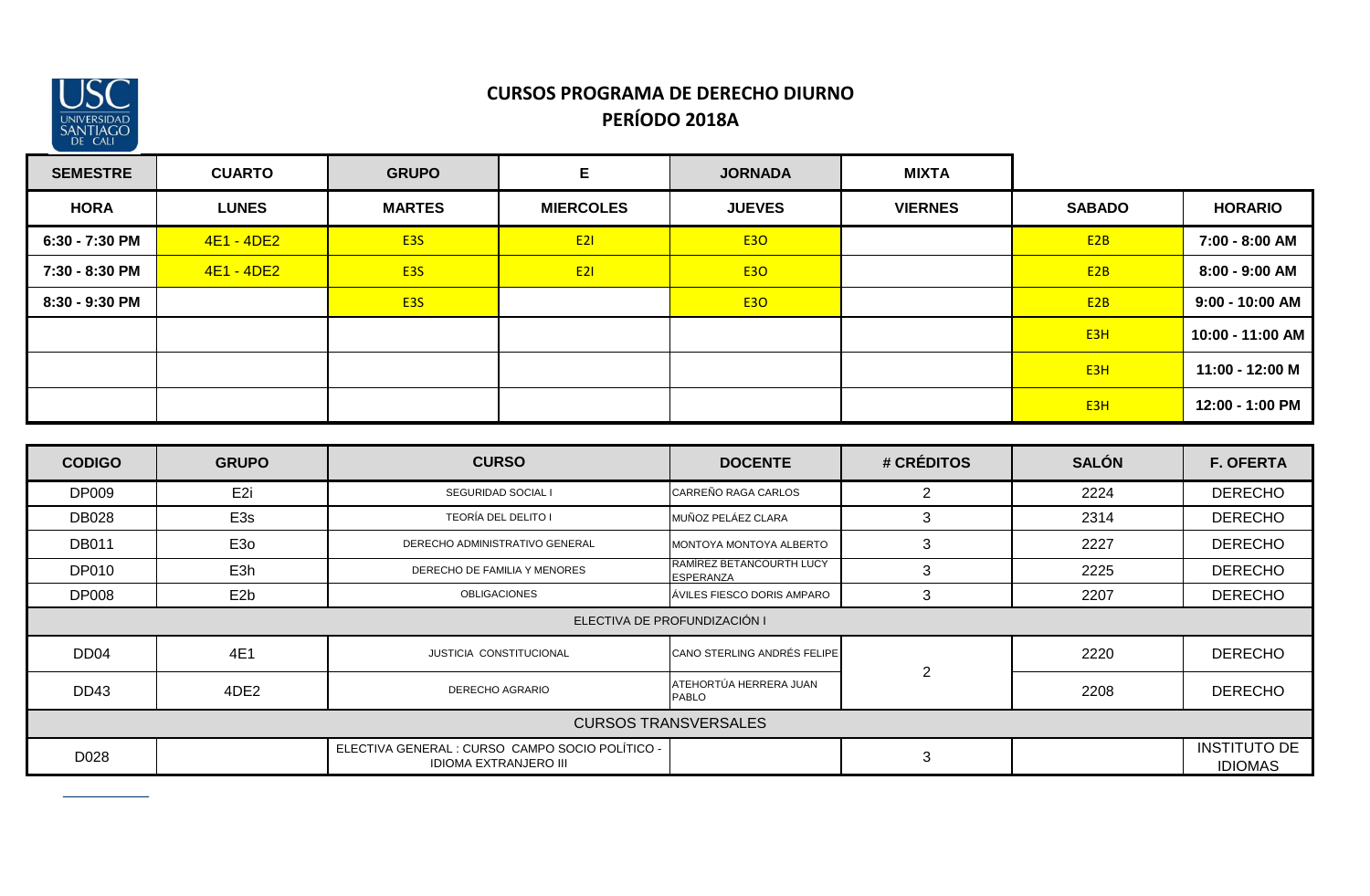

### FACULTAD DE DERECHO **CURSOS PROGRAMA DE DERECHO DIURNO PERÍODO 2018A**

| <b>SEMESTRE</b> | <b>CUARTO</b> | <b>GRUPO</b>     |                  | <b>JORNADA</b> | <b>MIXTA</b>   |               |                   |
|-----------------|---------------|------------------|------------------|----------------|----------------|---------------|-------------------|
| <b>HORA</b>     | <b>LUNES</b>  | <b>MARTES</b>    | <b>MIERCOLES</b> | <b>JUEVES</b>  | <b>VIERNES</b> | <b>SABADO</b> | <b>HORARIO</b>    |
| 6:30 - 7:30 PM  | 4E1 - 4DE2    | F <sub>3</sub> H | F <sub>3</sub> S | F2I            | <b>F30</b>     | F2B           | 7:00 - 8:00 AM    |
| 7:30 - 8:30 PM  | 4E1 - 4DE2    | F3H              | F <sub>3</sub> S | F2I            | <b>F30</b>     | F2B           | 8:00 - 9:00 AM    |
| 8:30 - 9:30 PM  |               | F <sub>3</sub> H | F <sub>3</sub> S |                | <b>F30</b>     | F2B           | $9:00 - 10:00$ AM |
|                 |               |                  |                  |                |                |               | 10:00 - 11:00 AM  |
|                 |               |                  |                  |                |                |               | 11:00 - 12:00 M   |
|                 |               |                  |                  |                |                |               | 12:00 - 1:00 PM   |

| <b>CODIGO</b>    | <b>GRUPO</b>                | <b>CURSO</b>                                                                    | <b>DOCENTE</b>                             | # CRÉDITOS     | <b>SALÓN</b> | <b>F. OFERTA</b>                      |  |  |  |  |
|------------------|-----------------------------|---------------------------------------------------------------------------------|--------------------------------------------|----------------|--------------|---------------------------------------|--|--|--|--|
| <b>DP009</b>     | F <sub>2i</sub>             | SEGURIDAD SOCIAL I                                                              | CARREÑO RAGA CARLOS                        | 2              | 2223         | <b>DERECHO</b>                        |  |  |  |  |
| <b>DB028</b>     | F <sub>3</sub> s            | TEORÍA DEL DELITO I                                                             | <b>QUINTANA RÍOS HEBERTH</b><br>ARMANDO    | 3              | 6306         | <b>DERECHO</b>                        |  |  |  |  |
| <b>DB011</b>     | F <sub>30</sub>             | DERECHO ADMINISTRATIVO GENERAL                                                  | ARANGO ZAMBRANO MANUEL<br><b>FRANCISCO</b> | 3              | 2209         | <b>DERECHO</b>                        |  |  |  |  |
| <b>DP010</b>     | F <sub>3</sub> h            | DERECHO DE FAMILIA Y MENORES                                                    | GUTIÉRREZ VALENCIA VIRGINIA                | 3              | 2221         | <b>DERECHO</b>                        |  |  |  |  |
| <b>DP008</b>     | F <sub>2</sub> b            | <b>OBLIGACIONES</b>                                                             | <b>BUENO CARDONA HUMBERTO</b>              | 3              | 2209         | <b>DERECHO</b>                        |  |  |  |  |
|                  |                             |                                                                                 | ELECTIVA DE PROFUNDIZACIÓN I               |                |              |                                       |  |  |  |  |
| DD <sub>04</sub> | 4E1                         | <b>JUSTICIA CONSTITUCIONAL</b>                                                  | CANO STERLING ANDRÉS FELIPE                |                | 2220         | <b>DERECHO</b>                        |  |  |  |  |
| DD <sub>43</sub> | 4DE2                        | DERECHO AGRARIO                                                                 | ATEHORTÚA HERRERA JUAN<br><b>PABLO</b>     | $\overline{2}$ | 2208         | <b>DERECHO</b>                        |  |  |  |  |
|                  | <b>CURSOS TRANSVERSALES</b> |                                                                                 |                                            |                |              |                                       |  |  |  |  |
| D028             |                             | ELECTIVA GENERAL : CURSO CAMPO SOCIO POLÍTICO - IDIOMA<br><b>EXTRANJERO III</b> |                                            | $\mathbf{3}$   |              | <b>INSTITUTO DE</b><br><b>IDIOMAS</b> |  |  |  |  |